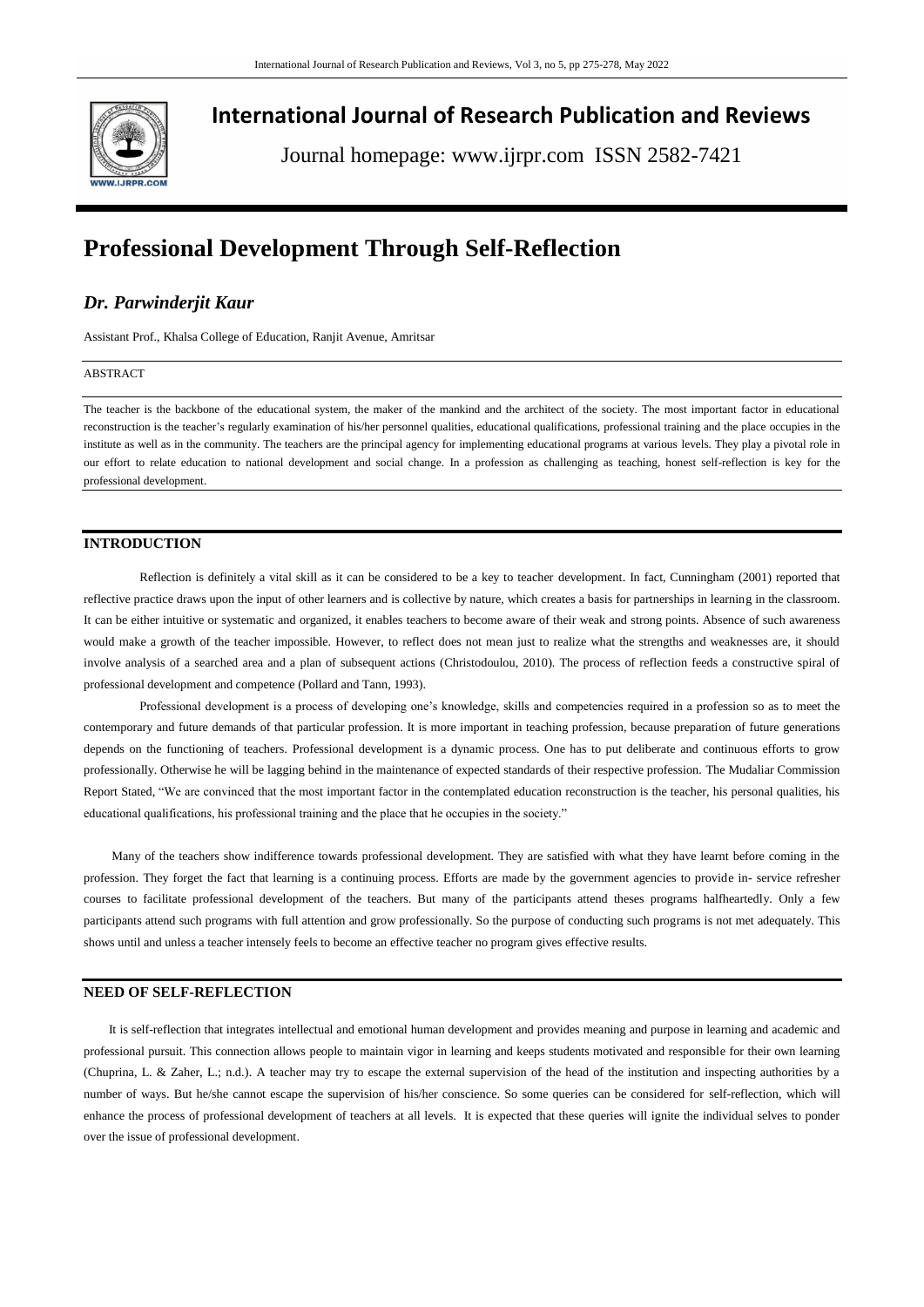#### **Attitude to accept major responsibilities**

 A gap exists between the desired role and actual role of the teachers. A teacher is expected to be an important and responsible member of the functional groups that are directly involved in the teaching process. He must possess knowledge of consultancy services and participates in professional activities outside the institute. But it is sorry to say that teachers are not involving themselves in all these activities. Teachers are very less interested in involving themselves in paper setting moderation and examination of scripts. They have lesser approach for work in inter-disciplinary field and are less interested to imbibe students for social justice. Thus we must not ignore the increasing gap between the desired role and the actual role of the teachers. As the issues like assessment and accreditation, institutional improvement, institutional efficiency, etc., have come in fore front, it is of utmost importance to understand the teachers' contribution to all this. This indicates that some efforts should be taken to bridge the gap. The best way is to do an appraisal of the performance of the teachers against the background of his description. Do we have requisite knowledge of the subject?

#### **Proper balance in private affairs and professional duties**

 A teacher is a common social being facing joys and sorrows, problems and responsibilities of life. Some time he may be suffering from some family problem, health problem or any other social problem. In such situation he must be able to control his emotions in his professional life. The problems which a teacher faces should not affect his professional preparation and class room teaching. The teachers have to think that they possess easy balance between their personal affairs and professional duties; their personal problems are not interfering with their profession.

#### **Life-long education**

Continuing education is that indicator on the basis of which teachers gain popularity and do justice to their profession. Codes of conduct or professional ethics for teachers have been enumerated by registered teachers societies or ministries of education in many countries. The international journals having articles full of committed professionalism of other countries can help the teachers in their professional development with the help of e learning. Continuing education is the main indicator of professional development and to scrutinize teachers.

#### **Social interaction**

 The changing global scenario demands promotion of alliance with society in order to achieve the goals of education. The teacher is the pivot around which the process of education revolves, so he should develop relevant programs after consulting the professionals from society. There is need to reduce isolation not only at academic level but also at social interaction level. A dynamic teacher should maintain good relations with stakeholders taking their opinions in needy hours i.e. deciding about the important aspects of educational process. It may help the teacher in reducing the burden in the time of tension.

#### **Professional up gradation**

 Expansion of knowledge in the fields of science and technology is taking place at a very rapid pace in contemporary times. Each day new facts, new theories, new methodologies, new devices and new models are being discovered. This has created a lag in the knowledge and skills among those who are engaged in science and technology based professions. The knowledge gained by them before entering into the job becomes obsolete after a few years in the service. New developments, techniques and knowledge evolve in short period of time, so a person not formed bonds with continuing education, becomes roughly half as competent to that job for which his initial training was intended.

#### **Knowledge of ICT**

 There are typically two approaches towards ICT's in education. Many teachers are techno phobic, and being unaware about the use of modern technology, they are unable to integrate technology into their teaching and research activities. On the other hand some are propagated by technology vendors and push everything towards technology .Now there is need for a teacher to introspect himself to adopt a balanced approach between the two extremes and examine the areas where education faces challenges that can be suitably and effectively responded to by the ICT's. New technologies, not only ICT, should be used as much as possible to reduce cost, enable more effective use of resources and provide wider exposure to students. A webbased portal should be created by the teachers to exchange ideas information and experiences. It is the duty of a teacher to transform traditional classroom to the modern one. The transformation will be possible, if among other actions that are taken, there is fundamental shift in the way the efficiency and effectiveness of teaching learning process is self-introspected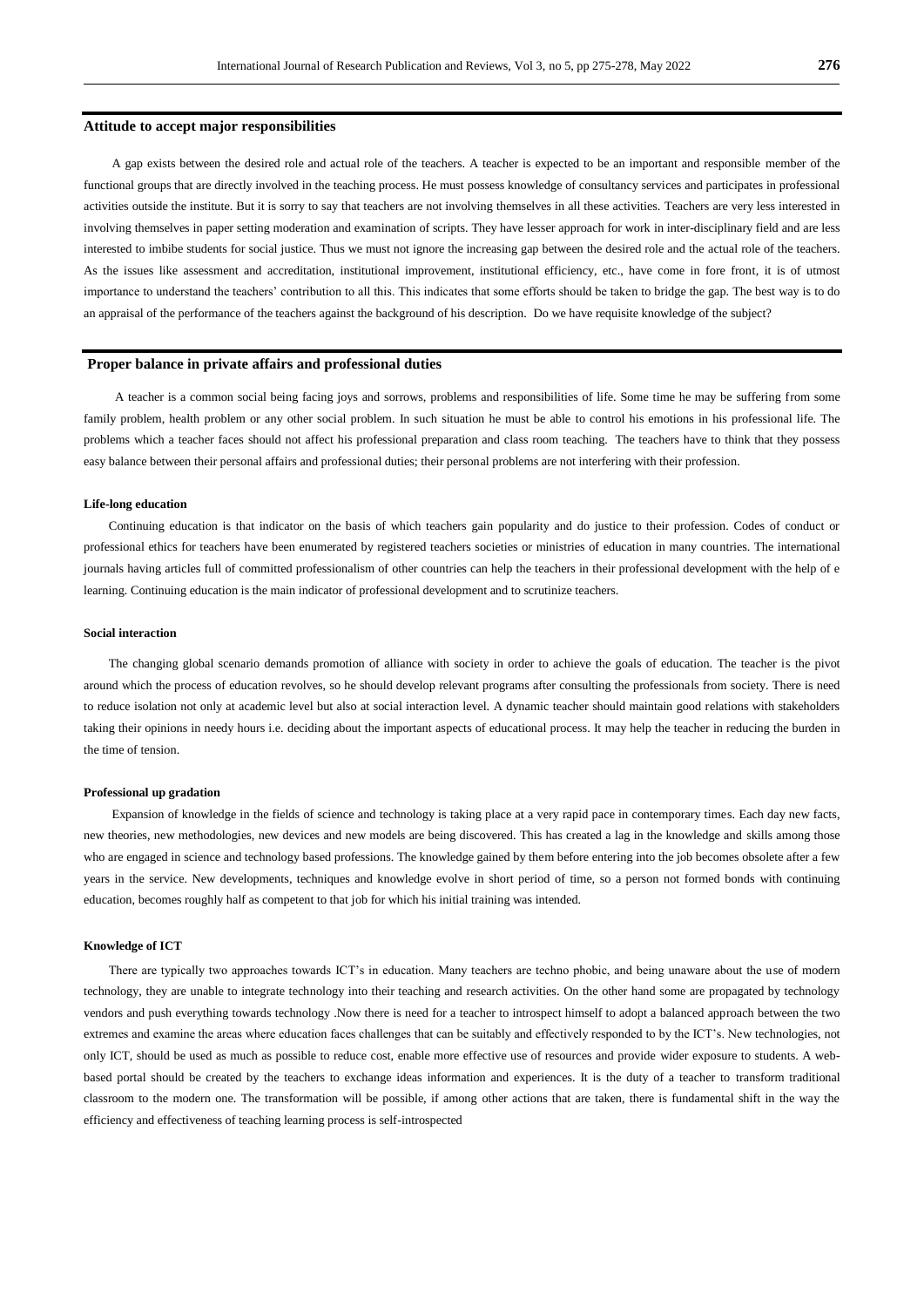#### **Professional Ethics**

 Professional ethics refers to the basic values and conceptions of good practice that guidelines for professional conduct. The behavior of students is molded by the teacher and teacher's behavior by professional ethics. Professional ethics emphasize the teachers to follow pre-established norms in his thought and in actions. If the professional ethics are forgotten the individual as well as society starts moving in the wrong way direction. The work culture is strengthened where the professionals act and interact personally in an ethical manner. Professional ethics includes the people, infrastructure, working conditions and working hours. The National Policy on Education (1986) has suggested that national level associations of teachers could prepare a code of professional ethics for teachers and see to its observance. The professional ideals are listed in five major areas, namely, teacher's moral duties and responsibilities towards their students in and outside the school ;their interpersonal relationships ;their working style and behavior with the authorities for the betterment of the institutions ;their behavior with the parents, guardians and the public keeping in view the dignity of the profession ;and their commitment to strengthen moral and intellectual life of the community\society and the nation. A teacher must introspect whether he is practicing these codes of ethics or not. He must not spend most of his time in leisure activities. He must appreciate the colleagues practicing professional ethics and should not indulge in political malpractices. Only practicing ethics can make him effective, respectable and socially acceptable.

#### **Teacher's Attitude**

 Attitude can be defined as an organization of beliefs, habits, and motives associated with a particular object. It involves a tendency to behave in a certain way in situations which involve something, whether person, idea or object. A teacher can bring the desirable changes in the students only if he has positive attitude towards his profession. The establishment of good relationship between teacher and class is vitally important and determines whether the process of learning is going to be a cooperative effort or an uneasy alliance. The teachers should have favorable attitude for discharging their duties and responsibilities successfully. Favorable attitudes of the teachers towards teaching profession also help students to learn and shape their minds (Basak & Ghosh; 2021).

#### **Leadership Behavior**

 Today education is seen as a series of teaching, thinking, learning experiences. Which serves to change student's behavior in a specified desired manner? From the earliest times teachers have had a hazardous and onerous task to perform, to mould the buddy, mind and soul. A teacher has to introspect himself whether he is creating a safe environment to develop risk-taking behavior in his students. He should help his students to learn how to think on their own then telling them what to think. To impact proper leadership, he should be aware of the latest innovations, researches and experiences in the field of education.

## **CONCLUSION**

In this era of knowledge society a teacher would not able to prove his work without professional development. So the teacher should engage himself in self introspection and no doubt, after self-introspecting a teacher should develop qualities of a good teacher: motivation, concern for students, moral courage with character, commitment to profession, freshness in knowledge free from obsolescence and become a role model. He should have close bonds with continuing education and research. But the sorry state of Indian teachers is, they are victims of resource crunch and they do not avail needed facilities for professional development. Sometimes institutions, administrators and managements act as anchors. To avail chances of professional development in such institutions is in the hands of teachers themselves only.

## **REFERENCES**

Basak, U. & Ghosh, S. K. (2021). Attitude of secondary school teachers towards teaching profession. *International Journal for Innovative Research in Multidisciplinary Field, 7*(1), 149-153.

Christodoulou, B. I. (2010). Teacher Self-Reflection[. https://is.muni.cz/th/266245/pedf\\_m/DPIva\\_Christodoulou.pdf.](https://is.muni.cz/th/266245/pedf_m/DPIva_Christodoulou.pdf)

Cunningham, F. (2001). Reflective teaching practice in adult ESL settings. National Center for ESL Literacy Education & Center for Applied Linguistics. Retrieved from ERIC Digest: EDO-LE-01-01

Chuprina, L. & Zaher, L. (n.d.). Successful learning and teaching approaches: Self Reflection as a bridge to self-directed and lifelong Learning. Retrieved fro[m https://repository.cityu.edu/bitstream/handle/20.500.11803/504/Chapter5Authentic.pdf?sequence=2&isAllowed=y](https://repository.cityu.edu/bitstream/handle/20.500.11803/504/Chapter5Authentic.pdf?sequence=2&isAllowed=y)